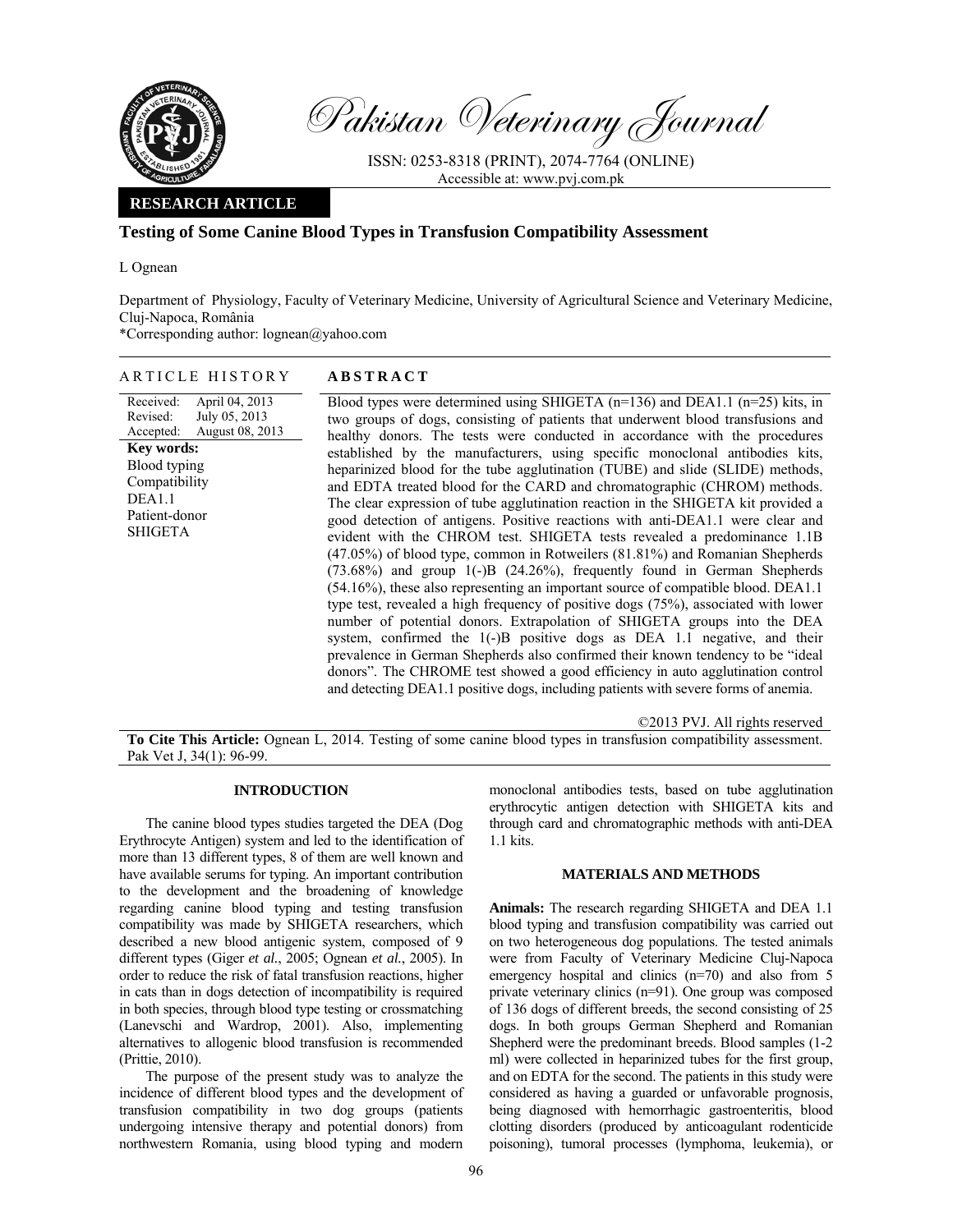hypovolemic shock (due to polytrauma and active bleeding). The transfusion decision was based on clinical assessment, on hematological findings and on blood group compatibility and was performed with whole blood in an average dose of 8.5 ml/kg.

**Blood typing and transfusion compatibility**: In the first canine group, blood typing was performed using SHIGETA kits and in the second group, with anti-DEA1.1 antibodies kits. Blood type testing and transfusion compatibility assessment were conducted in the FMV Cluj-Napoca Physiology Department laboratory by experienced hematologists.

**SHIGETA kit testing:** The testing was performed according to the manufacturer's instructions, on heparinized blood, collected from the first group, using the tube agglutination method as main testing procedure, and slide agglutination method as a simplified technique.

Tube agglutination method (TUBE) is based on the evaluation of canine erythrocyte (agglutination) reactions with 4 types of monoclonal antibodies (SHIGETA Animal Pharmaceuticals Inc., Toyama, Japan). According to the compatibility chart, the level of blood compatibility could be established: maximum compatibility, when the two partners have the same blood type, compatibility when two partners have at least 2 common antigens and compatibility accepted only in emergency situations, when some minor transfusional reactions are not excluded (Ognean *et al*., 2005).

Conventional slide agglutination method (SLIDE), consisted of agglutination of PBS erythrocytes suspension with the 4 types of monoclonal antibodies on slide, similar to the method used by Mayank *et al*. (2011) in determining the cat blood types.

**Testing with anti-DEA 1.1 antibodies kits:** The evaluations using anti-DEA 1.1 antibodies were made through card agglutination and chromatographic tests, according to manufacturer's standard operating procedures.

Card agglutination assay (CARD) is a procedure for the detection of agglutination between DEA 1.1 antigenbearing erythrocytes and lyophilized specific monoclonal antibodies (RapidVet-H Canine, DMS Laboratories, Neuhausen am Rheinfall, Switzerland). According to the kits instructions, (the) positive reaction in the auto agglutination test invalidates the test and a prolonged reading time (over 2 minutes) can lead to false positives reactions.

The Chromatographic method (CHROM) is based on canine erythrocyte capillary migration on a membrane impregnated with specific monoclonal antibodies (DME VET, Alvedia, Limonest, France). The positive agglutination reaction was expressed through a red band.

**Recording and data processing:** For each tested blood sample, the results were correlated with breed and clinical status. The obtained results were statistically analyzed and charted using specialized applications such as GraphPad Instat, Microsoft Excel, OriginLab 8.5. We also resorted to extrapolation of the SHIGETA blood types in the DEA system. The data resulted from the donor-recipient compatibility interpretations was the basis for assuring the safety of blood transfusions in the two investigated groups of dogs.

### **RESULTS**

**The SHIGETA antigenic system investigation:** Blood typing in the first group of dogs showed differences regarding intensity and clarity of the agglutination reaction both in tube and on slide. The maximum agglutination intensity (a single large aggregate) was clearly expressed in tube and on the slide. However, medium reactions (multiple aggregates) were insufficiently clear on the slide, while the low intensity (multiple small aggregates) and very weak (multiple very small aggregates) were non-evident.

The basic characteristic of the SHIGETA antigenic system structure was given by the predominance of the B antigen. As shown in Fig. 1, this antigenic configuration was represented in the highest proportion (90.42%) by the 3 antigen B types, unassociated with antigen A: 1.1B (47.05%), 1(-)B (24.26%) and 1.2B (19.11%). This antigenic structure is also completed by 3 groups of the A antigen, however, these had very low representation: 1.1AB (8.08%), 1.2AB (0.73%) and 1.1A (0.73%).

An overview of blood type incidence in the investigated breeds also highlighted the predominance of the B antigen groups: 1(-)B in German Shepherds (54.16%) and English Bulldogs (50%); and 1.2B in German Pointers (60%). However, the most common was the 1.1B blood type, which has been reported in most of the investigated breeds: Central Asian Shepherd (100%); Rottweiler (81.81%); Romanian Shepherd (73.68%); crossbreds (42.10%). Less homogeneous were the groups of Rottweiler and crossbred dogs, because they included in small amounts types with antigen A (1.1AB 9.09% respectively 10.52%). An increased level of B antigen types was also found in "other breeds" category, in which the frequency of blood types was similar to that of the entire group, the majority being composed of 1.1B (34.28%), 1.2B (31.42%), and 1(-)B (17.14%). According to the obtained data almost half of the tested canine population (45.58%) was composed of German Shepherds, Romanian Shepherds and crossbreds, in which 1.1B and 1(-)B were the predominant blood types.

**Investigation of DEA 1.1 antigenic system:** The accuracy of the anti-DEA 1.1 antibodies tests performed in the second group of dogs, consisting mainly of patients transfused with whole blood, showed some differences between the two used methods. Thus, the agglutination intensity in CARD testing was low and did not persist after drying, while the positive line in CHROM testing was well marked and sufficiently stable.

Individual and mean data analysis of group two revealed as a predominant characteristic the presence of DEA 1.1 positive dogs, their frequency reaching 75% (Figure 2). This separation of dogs in DEA 1.1 positive and negative revealed a 1 to 4 ratio in the two groups and proved to be of major clinical importance for managing transfusion therapy and for identifying potential donors. Although data from the investigation of these groups does not permit a detailed analysis of the incidence of DEA 1.1 type in breeds, it shows a predominant tendency of negative dogs, known as high-potential donors, in German Shepherds and in mixed breed dogs (Fig. 2).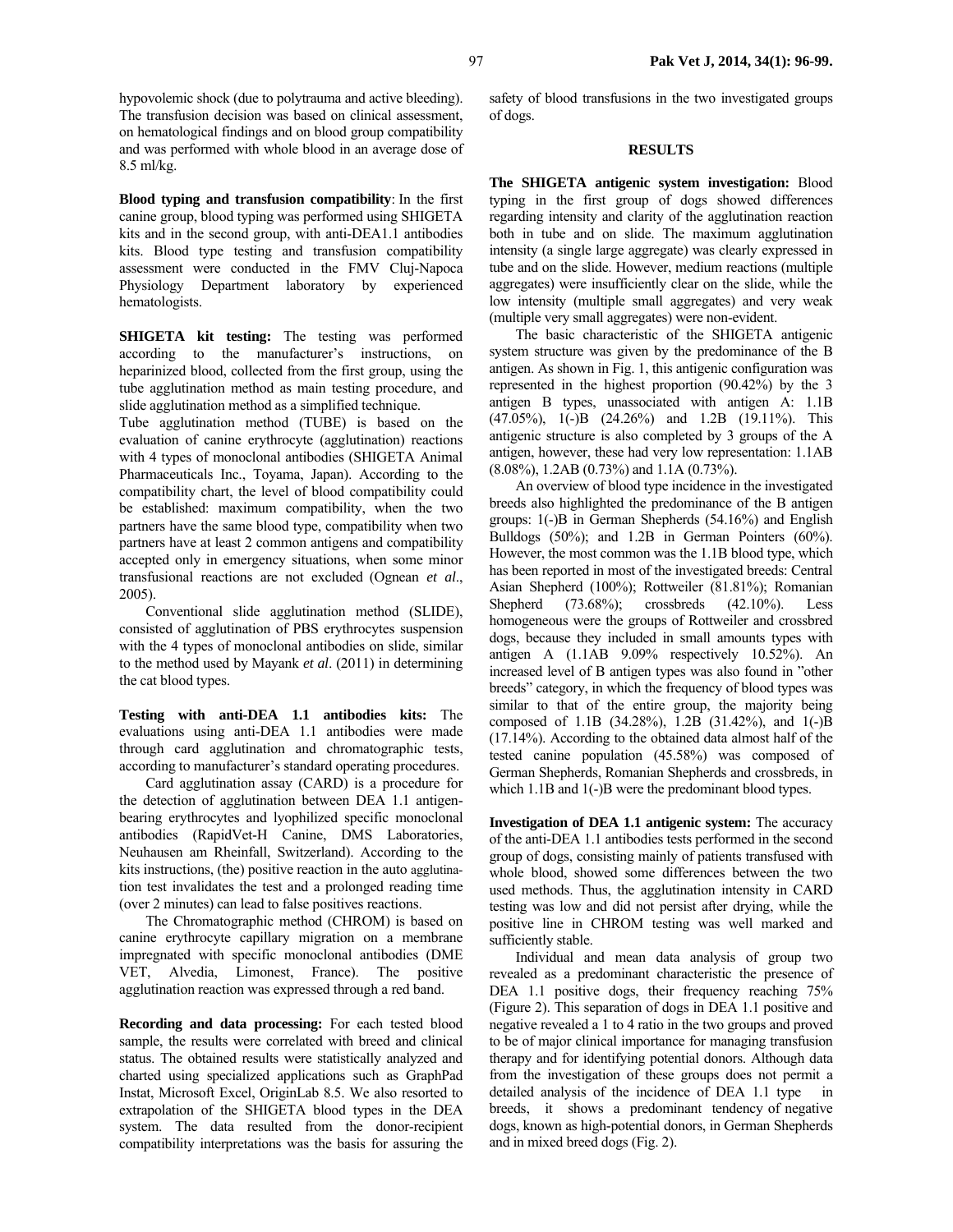

**Fig. 1:** Frequency of canine SHIGETA blood types in the first group, composed of potential donors (54.5%), active donors (19%) and patients (26.5%).



**Fig. 2:** Frequency of canine DEA1.1 blood types in the second group, composed of active donors (16%) and patients (84%).

**Correlation of SHIGETA and DEA blood types:** A good assessment of the potential donor sources is required for extrapolation of the SHIGETA types into the DEA system. From this correlative analysis and interpretation chart, it was seen that to the type 1.1B corresponds the DEA 1.1, DEA 4 and DEA 6, and to type 1(-)B corresponds the DEA 4 and 6 types. In this context, the obtained results indicate that German Shepherds are an important source of potential donors. A good potential for compatible blood donors was also attributed to English Bulldogs and Romanian Shepherds due to the increased proportion of 1(-)B positive dogs.

### **DISCUSSION**

The blood typing kits available on the market, especially for the typing of the DEA 1.1 blood type, are considered to be the most effective and reliable therapeutic procedure on this matter (Hale, 1995). The obtained elevated mean values of the TUBE test agglutination reactions, indicated a good detection of erythrocyte antigens by the monoclonal antibodies from the SHIGETA kits, the reduced accuracy of the aggutina- tion reactions of these kits on slide limits the implementa- tion of the slide method even though is less costly.

The tube agglutination method using polyvalent antiserum was the basis for establishing the following DEA blood types distribution in a population of 198 dogs from the Turkish Kangal breed: 1.1 (61.1%); 3 (23.2%); 4 (100%); 5 (55.5%) and 7 (71.1%) (Arikan *et al*., 2009). Previous studies show that the tube agglutination method was initially used to test the DEA 1.1 blood type with polyclonal alloantibodies, obtained by sensibilizing DEA 1.1 negative dogs (Hale, 1995; Kohn *et al*., 2012). The variable agglutination reactions observed in this first